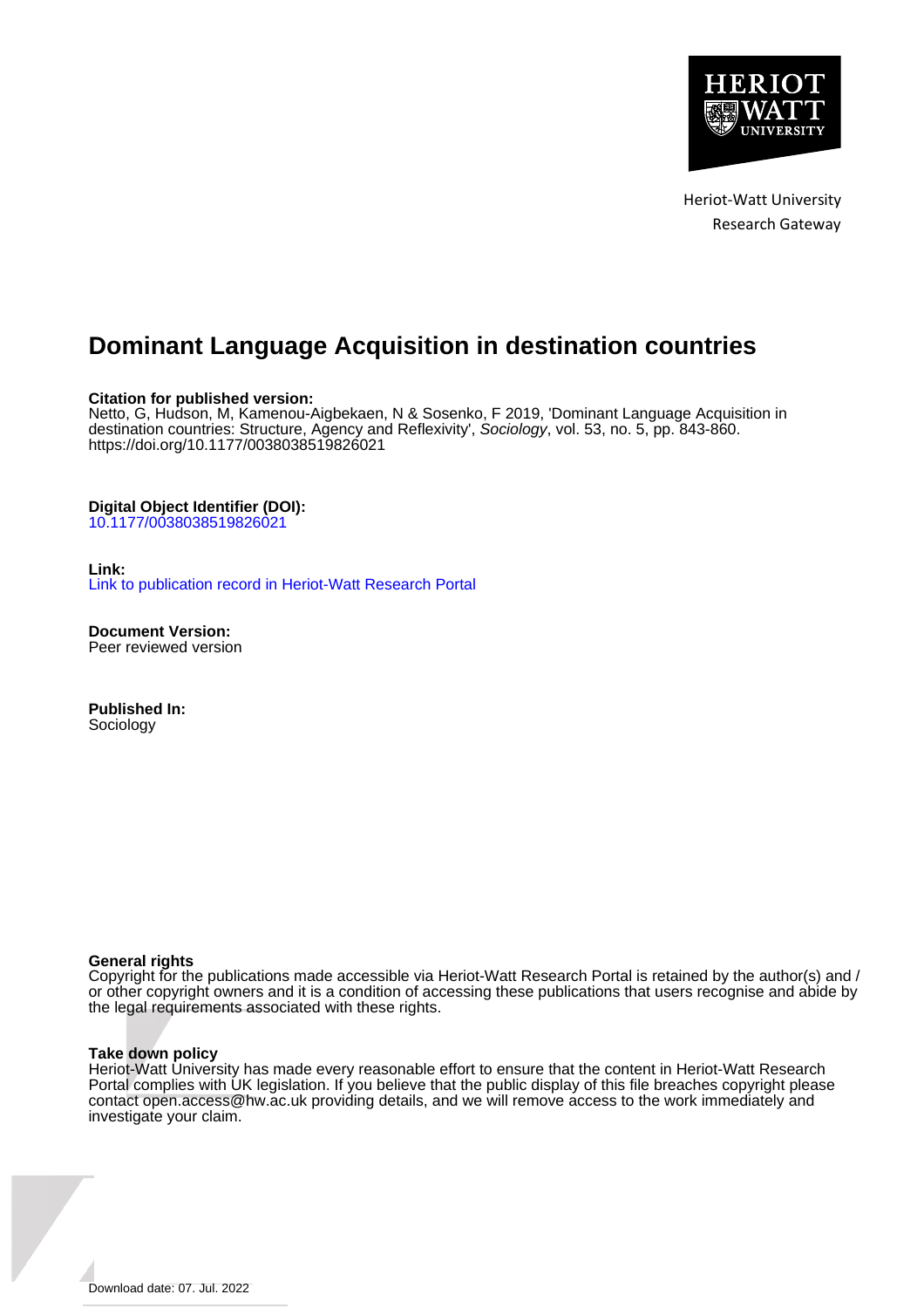# **Dominant Language Acquisition in destination countries: Structure, Agency and Reflexivity**

# **Gina Netto, Maria Hudson, Nicolina Kamenou-Aigbekaen and Filip Sosenko**

Abstract: This article advances understanding of the structural and agentic factors which influence how migrants in low-paid work reflexively acquire the dominant language of destination countries. Bourdieu's theories on the symbolic power of language and habitus, and theories of reflexivity by Archer and others underpin our analysis of how migrants acquire English in the UK. Analysis of data generated from in-depth qualitative interviews with thirty-one migrants from EU and non-EU countries in low-paid work reveals that the agency of migrants in increasing proficiency in the language is shaped by access to resources, conscious and unconscious reflexive processes, aspects of embodiment and perceptions of identity by the self and others. We argue that closer attention to the social, political and economic context in which migrants acquire the dominant language of destination countries is needed, as well as greater awareness of the multi-dimensional nature of reflexivity and the constraints on agency.

# **Introduction**

While the 'super-diversity' of migrants and drivers, patterns and itineraries of migration have contributed to increases in the number of languages spoken in destination countries (Vertovec, 2007), the privileged position of the dominant language is well-established (Bourdieu, 1981; Blommaert and Rampton, 2011). The view that the dominant language is a source and medium of symbolic power (Bourdieu, 1981) which privileges some groups and excludes others, as well as a vehicle of communication, has been supported through several quantitative studies (Avsar, 2016; Chiswick and Miller, 2003; Dustmann and Fabbri, 2003). These studies have established clear links between increased proficiency in the majority language of the destination country and labour market position. This view has also been supported by a growing number of qualitative studies which have shown that competence in the dominant language influences migrants' access to social networks and job opportunities (Morosanu, 2016;Ryan, 2016; Thusen, 2017). The role of language in communicating migrants' identity has also been firmly established (Temple, 2010; Johansson and Śliwa, 2014). For instance, Johansson and Śliwa (2014) have highlighted that language not only plays an important role in differentiating between individuals, socially and organisationally, but also intertwines with other processes of social positioning, such as gender and ethnicity.

The prominent role that 'standard varieties' of the dominant language enjoy – that is, the varieties used by the government, the educational system and in international communication - has also been revealed (Creese, 2010; Madibbo, 2016). Acquiring these forms of the language pose a challenge for migrants from post-colonial contexts who are attempting to assert their linguistic competence in the destination country. Although they may have high levels of proficiency in the dominant language, they may not be familiar with standard varieties used in the country.

Understanding the nature of reflexivity among migrants who are acquiring the dominant language is important because it increases understanding of the factors which influence their decision-making processes, and their agency within the structural contexts in which they find themselves. While it has been acknowledged that reflexivity is pervasive in all linguistic practice (Blommaert and Rampton, 2011), the process through which migrants reflect on the complex social processes which accompany the acquisition of (standard varieties of) the majority language remains under-theorised and under-researched (Temple, 2010). This study aims to advance understanding of the factors which influence migrants' reflexivity in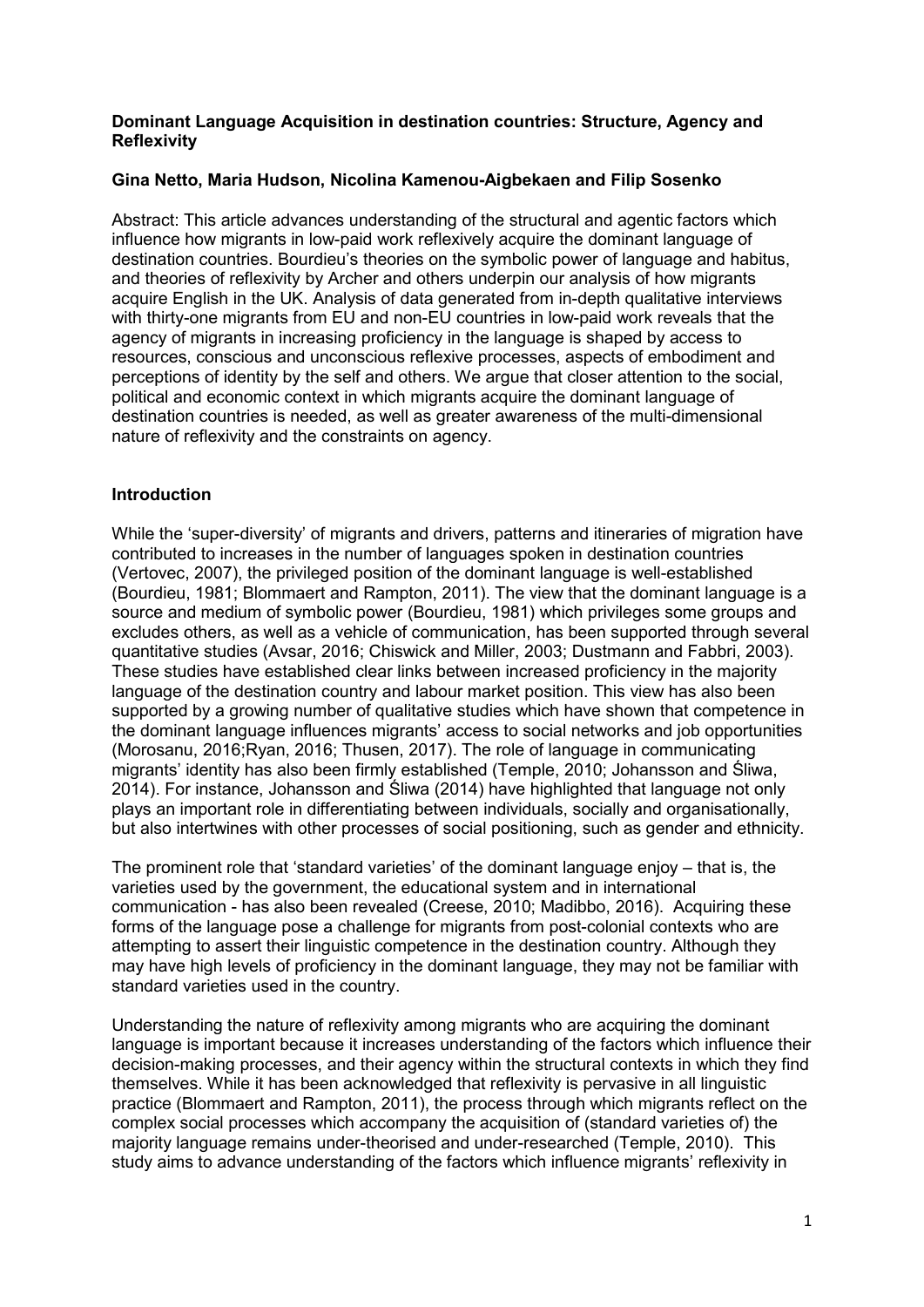acquiring the language of the destination country, the nature of reflexivity in this area and the scope for agency in the process. It focuses on migrants' acquisition of English in the UK.

Current understandings of linguistic reflexivity are based on the view that individuals reflect on their own and others' communication, assessing the extent to which this matches established standards within specific geographical and historical contexts (Bourdieu, 1981; Bloomaert and Rampton, 2011). Our conceptual framework is informed by theories which recognise the conscious processes of reflexivity as well as the role of unconscious processes. We apply Archer's work on reflexivity (2003, 2007, 2012) which emphasises conscious, rational processes to a new area, that is, migrants' acquisition of the dominant language of destination countries. In doing so, we employ her methodological toolkit for classifying 'internal conversations' to reflexivity in relation to language acquisition. We also build on the work of Bourdieu (1981) in engaging with the symbolic power of language as well as habitual, unconscious processes relating to its use. Additionally, our study engages with research which has revealed the role of language in forming and expressing perceptions of identity (Temple, 2010; Johansson and Śliwa, 2014) and a growing body of work on the role of emotions in acquiring a destination country language (Hinds et al, 2014; Tenzer and Pudelko, 2015). We argue that this approach provides a more complete picture of the complex process through which migrants acquire the dominant language in their new environment than theories which focus solely on rational processes or habitual dispositions.

Significantly, unlike other recent studies in migration which have tended to concentrate on groups of migrants of a single nationality (Temple, 2010;Ryan 2016, Morosanu, 2016), we draw on empirical research which comprises a mix of EU and non-EU migrants. This enables us to examine processes of linguistic reflexivity across individuals of diverse nationalities, possessing varying levels of proficiency in English on arrival. The rationale for focusing on low-paid migrants is three-fold. Firstly, migrants are disproportionately represented in such work in both North America and Western Europe (Alba and Foner, 2015; European Commission, 2014). Secondly, migrants working in low-paid jobs are less likely to be proficient in the majority language and more likely to invest in learning the language in order to progress to better paid work. Thirdly, the relationship between low-paid work and in-work poverty is well-established (Bertrand et al, 2012), strengthening the case for deepening understanding of how migrants attempt to progress occupationally.

In the remainder of the paper, we develop our understanding of the structural context within which migrants acquire the dominant language and the role of reflexivity in underpinning agency. We next discuss the empirical research which this article draws on and map key aspects of linguistic reflexivity through which migrants acquire and use the dominant language as they attempt to progress from low-paid work. We then discuss the theoretical and empirical contribution of the study in advancing understanding of structural factors, such as limited resources, time and the lack of acceptability of non-standard varieties of English used by some migrants in the UK, which constrain their agency in acquiring the language. Finally, we highlight the multi-dimensional nature of reflexivity that the study has revealed and its methodological contribution.

#### **The role of structure, identity and agency in dominant language acquisition**

Structural factors play a key role in current understandings of linguistic reflexivity (Bourdieu, 1981; Bloomaert and Rampton, 2011) since individuals' assessment of their own and others' communication reflects issues related to identity, including values and inequalities in the positioning of social groups and access to communicative resources (Temple, 2010). Attesting to the power dynamics which influence the assessment of linguistic competence and the role of identity in the process**,** Brubaker (2015) has highlighted the role that withinlanguage inequalities can play in both *expressing* extra-linguistic inequalities or structural factors and *reproducing* them. Within-language inequalities include accent, pronunciation, variety of language and linguistic repertoires, ranging from the formal to the informal. Extra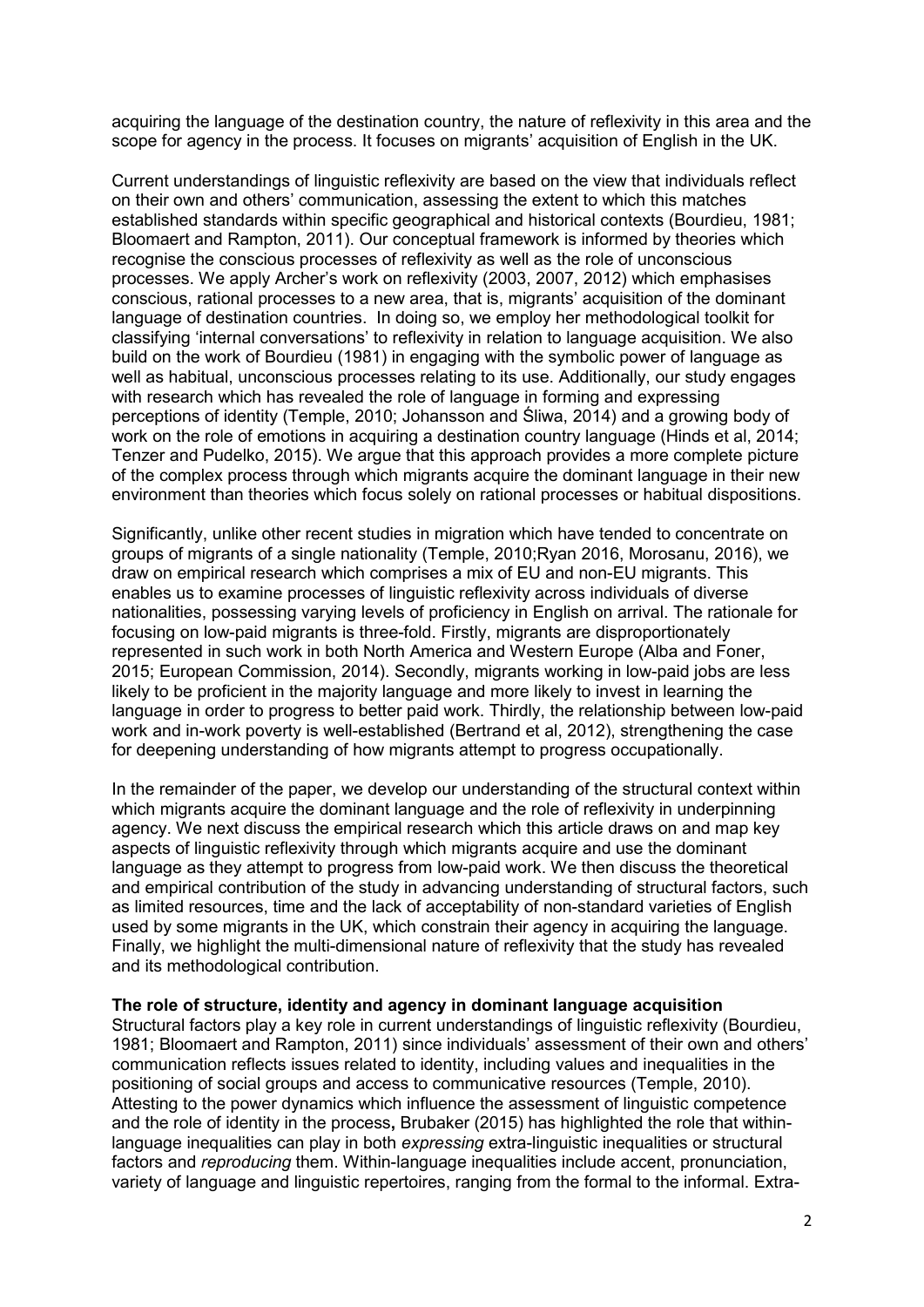linguistic inequalities may be manifested through ethnicity, nationality, migrant status or other aspects of identity (Brubaker, 2015).

Chiswick and Miller's (2001) influential work identified three bundles of factors which are conducive to destination country language acquisition, namely, *exposure, efficiency* and *incentives.* Agentic factors which increase *exposure* to the language include participating in language classes, consuming host country media and using the language for social interaction, particularly with native speakers, although these may be influenced by structural factors, such as the cost of language classes. *Efficiency* in language learning is associated with higher levels of education, with more educated learners likely to become more proficient in the dominant language than less educated learners (see also Van Tubergen and Mentjox, 2014). *Economic incentives* for acquiring the language, such as achieving higher levels of employability or earnings, may be viewed as structural factors which incentivise agency in this area. Conversely, non-economic factors, such as intended length of stay in the country, which is likely to influence commitment to learning the language, may be viewed as agentic.

In addition to these structural and agentic factors, a growing body of research has begun to analyse the role of emotions in acquiring destination country languages. For instance, Temple's (2010) study of UK-based Polish migrants, demonstrated that acquiring a new language can be 'traumatic' since aspects of identity are deeply implicated in the use of language. Moving across languages raised fundamental issues related to the nature of lives the participants wanted to live and the people they wished to become. The painful emotions accompanying the learning of a new language, such as anxiety and fear of loss of face, have also been identified within organisational contexts, with impacts on individuals' and organisational performance (Hinds et al, 2014; Tenzer and Pudelko, 2015). However, little attention has been paid to the ways in which such emotions relate to linguistic reflexivity and agency in acquiring the dominant language.

Key research questions that relate to reflexivity are: How are inequalities in access to the resources required for dominant language acquisition mediated by the process? How do migrants' reflections of multiple aspects of their identity and the perceptions of others influence language learning? How are factors such as exposure and incentives for language acquisition mediated by rational and emotional processes? Adding a further layer of complexity, we now turn to consider the relative contribution of reflexivity and habitus in the efforts of migrants to acquire English.

## **Language acquisition, habitus and reflexivity**

According to Chiswick and Miller (1995), while acquisition of language skills in one's native language appears almost effortless since it occurs naturally through formal and informal learning and social interactions, learning the dominant language of a destination country requires effort and determination. It is also important to consider the role of attachment to the native language in acquiring destination country languages. Bourdieu's habitus offers a useful conceptual tool for investigating this area.

For Bourdieu (1981:12), habitus denotes 'a set of dispositions which incline agents to act and react in certain ways.' Habitus is formed *unconsciously* in response to expectations of the structural contexts in which agents live. The concept thus presents a contrast to Archer's (2003, 2007) theorising of reflexivity which is viewed as being undertaken through largely *rational* 'internal conversations.' These inner dialogues enable individuals to engage and clarify their beliefs and ambitions, interpret and evaluate their circumstances and design projects based on their main concerns. Archer has argued that this internal conversation mediates the impact of structure on individuals' agency. Further, she has also developed a toolkit for investigating reflexivity (Archer, 2007) which classifies the rational processes involved and which we have employed in our empirical study, as discussed below. While Archer's work on reflexivity has been widely cited, it has received some criticism for its lack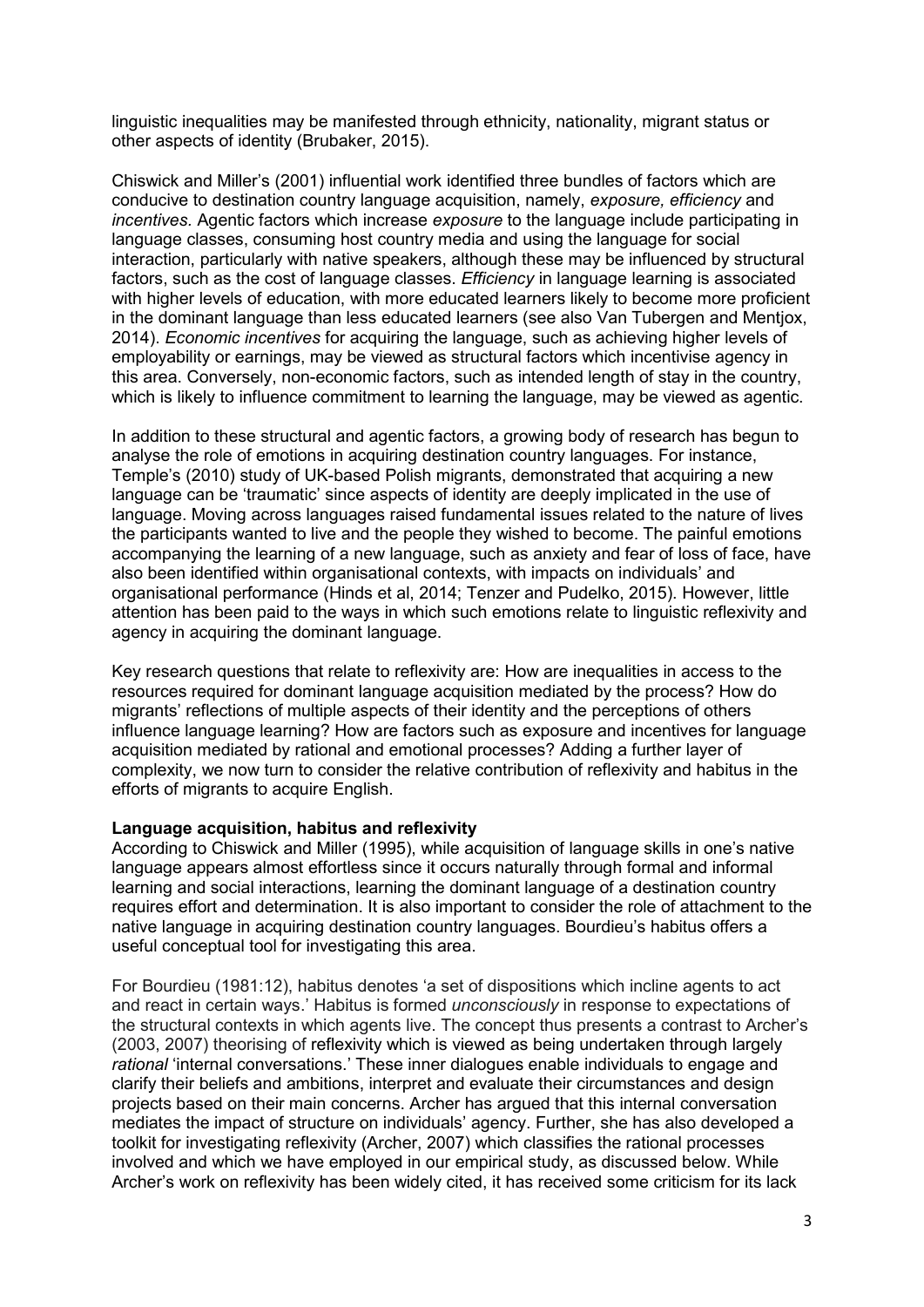of attention to the ways in which individuals relate to each other and the role of feelings in the process (Burkitt, 2012). The lack of emphasis in her work to access to resources by under-privileged groups has also been identified as a shortcoming (Caetano, 2015; Mutch, 2004). Her lack of attention to habitual action in individual responses to structural factors has also been observed (Caetano, 2015; Gronow, 2008).

However, it is important to note that in her later work (2012: 47), Archer explicitly acknowledges the enduring influence of habit – defined as 'habitual, routinized or customary action' - in social theory. She questions whether 'habit' and 'reflexivity' have indeed 'stood in a zero-sum relationship over the last hundred years of theorizing' and argues that rather than overgeneralizing the importance of either habit (or habitus) or reflexivity, it is necessary to investigate the importance of both in relation to specific 'time, place and conditions' (Archer, 2012: 55). We follow this approach in assessing the relative contribution of conscious and unconscious processes in migrants' acquisition of the destination country language. Consistent with Archer's approach, we analyse structure and agency as distinct processes which operate on different timescales, with the former preceding the latter. Applied to our empirical study, this involves investigating the extent to which structural factors which have shaped beliefs and attitudes in the country of origin continue to influence reflexivity and agency in acquiring English in the destination country.

# **Research Design**

The social science research methods adopted were motivated by an interest in migrant reflexivity and scope for agency in acquiring the dominant language of destination countries rather than, for instance, variations in the languages spoken by groups of migrants. Study of the latter may have necessitated the use of sociolinguistic methods to collect data on linguistic variables (Hazen, 2014). The study was carried out in the UK during 2012 to 2013 when austerity measures had been implemented to reduce the budget deficit arising from the 2008 financial crisis. The country provides a highly relevant structural context for the research since its immigration policy and political discourse has placed increased emphasis on the acquisition of English. Analysts have noted new forms of linguistic 'gate-keeping' for recent arrivals (Hogan-Brun et al, 2009; Yuval-Davies et al, 2005) which intersect with broader themes of nation-building, control (Bloch and Hirsch, 2016) and social cohesion (Yuval-Davies et al, 2005).

The migrant sample which this paper draws on was part of a wider funded project on the aspirations of low-paid workers in England and Scotland. Five large organisations (with more than 1,000 employees) were selected. We have focused on migrants employed in three areas in England and Scotland (see Table 1). Two of these areas are urban with longstanding sizeable ethnic minority populations, while the third, a semi-rural area has historically been predominantly White Scottish, until 2004 when there was a growth of migrant workers due to EU expansion. Participating organisations cooperated in publicising the research and identifying individuals who were willing to take part in interviews.

# **Place Table 1 here**

Migrants are defined as individuals who were born abroad, whose formative experiences were gained outside the UK and who are ethnic minorities. The term 'low-paid workers' is used to refer to individuals earning less than £25,000 per annum (the median personal income in the UK during the fieldwork period) and whose household income is eligible for subsidy by in-work tax credits.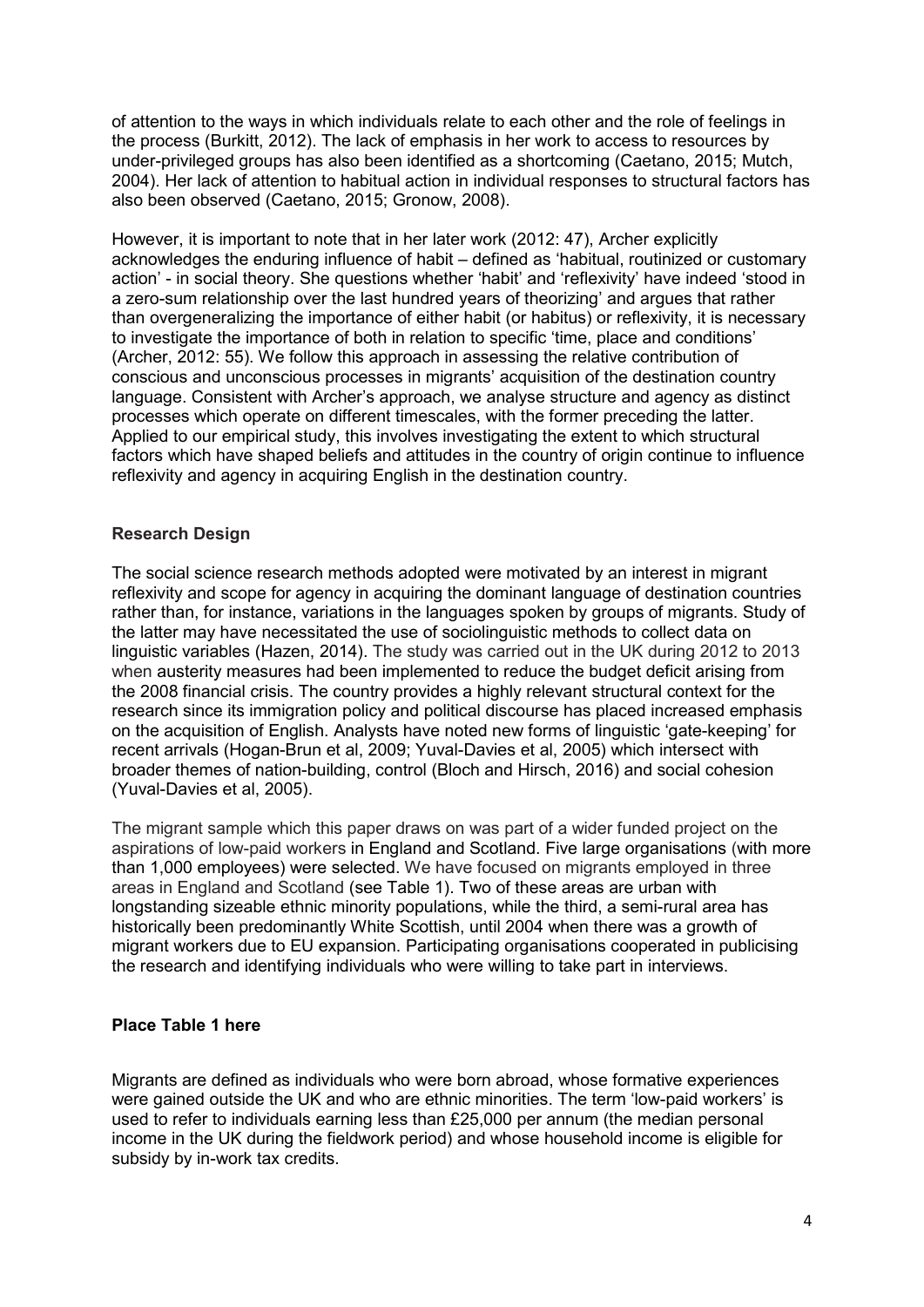The sample was diverse, allowing exploration of the influence of key factors relating to linguistic reflexivity and its interaction with aspects of identity, such as gender and nationality and the variables of exposure, efficiency and incentives, identified by Chiswick and Miller (2001). Comprising 21 women and 10 men, it was heterogeneous in terms of levels of education, skills, and country of origin, with ages ranging from 21 to 55 and UK residency extending from one year to 33 years. On arrival in the UK, interviewees' educational attainment varied from completion of primary school to postgraduate level, with six possessing a degree and eight having completed college level education. Approximately half (15) of the migrants originated from Central and Eastern Europe, while others came from the Republic of Ireland (1), Africa (8), Asia (5), the Middle East (1) and South America (1). The inclusion of migrants from non-EU countries allowed us to examine how visible markers of differentiation, such as skin colour, influence recognition of competence in the dominant language. Just over half (16) of participants were married, seven were cohabiting, four single, while the remainder were either divorced or separated. All the interviewees were on permanent employment contracts, including in administration, cleaning, catering and caring. Nine were working on a part-time basis. The majority (24) expressed a wish to progress to better paid jobs.

# *Data collection and analysis*

Hour-long interviews were carried out in private rooms made available for the purpose. Knowledge of English prior to migration varied considerably. Despite this, few difficulties were experienced in carrying out the interviews since all research participants had already acquired a basic level of fluency. However, we acknowledge that migrants' developing fluency in the language as well as the choice of English in the interviews may have affected how some individuals presented themselves and their attitudes to acquiring the language (Temple, 2008).

Grounded data analysis, facilitated by NVivo, was undertaken by Netto, Hudson and Sosenko. Netto next traced the development of individuals' work histories within the context of their household circumstances to develop instrumental cases of all participants (Stake, 2000). Such biographical methods have been advocated for better understanding migrant life trajectories, including the role of structural features in conditioning actions and meaningmaking processes (Halfacree and Boyle, 1993). Netto then analysed the transcripts based on the methodological toolkit which Archer (2007: 91) had employed in her empirical investigation of internal conversations. This consisted of ten categories for classifying reflexivity: 'prioritising', 'planning', 'imagining' 'mulling over', 'budgeting', 'deciding', 'reliving', 'clarifying' 'rehearsing' and 'imaginary conversations.' Analysis revealed a close relationship between the data and the first eight of these categories; the last two categories were not exemplified in the data. These categories emphasised the rational element of linguistic reflexivity. Netto next identified three other broad categories of words or phrases. The first related to Bourdieu's (1981) concept of habitus in the form of beliefs or habitual action which impacted on migrants' efforts to acquire English. Habitus was operationalised as migrants' use of their native language due to either established dispositions related to the language or other patterns of customary behaviour which hindered exposure to and use of the destination country language. An example of the latter was the tendency for women to take on the primary responsibility of caring which hindered participation in language classes. It was harder to identify unconscious beliefs or actions where these were not explicitly articulated. The second category referred to emotions or feelings in relation to language use and learning (for example, 'scared' or 'really very tired'). The third consisted of phrases which were concerned with participants' perceptions, as well as that of others, of their identity (for example, 'ethnic minority' or 'foreigner') She then studied the relationship between the categories which Archer (2007: 91) used in investigating reflexivity and these three other groups of words or phrases.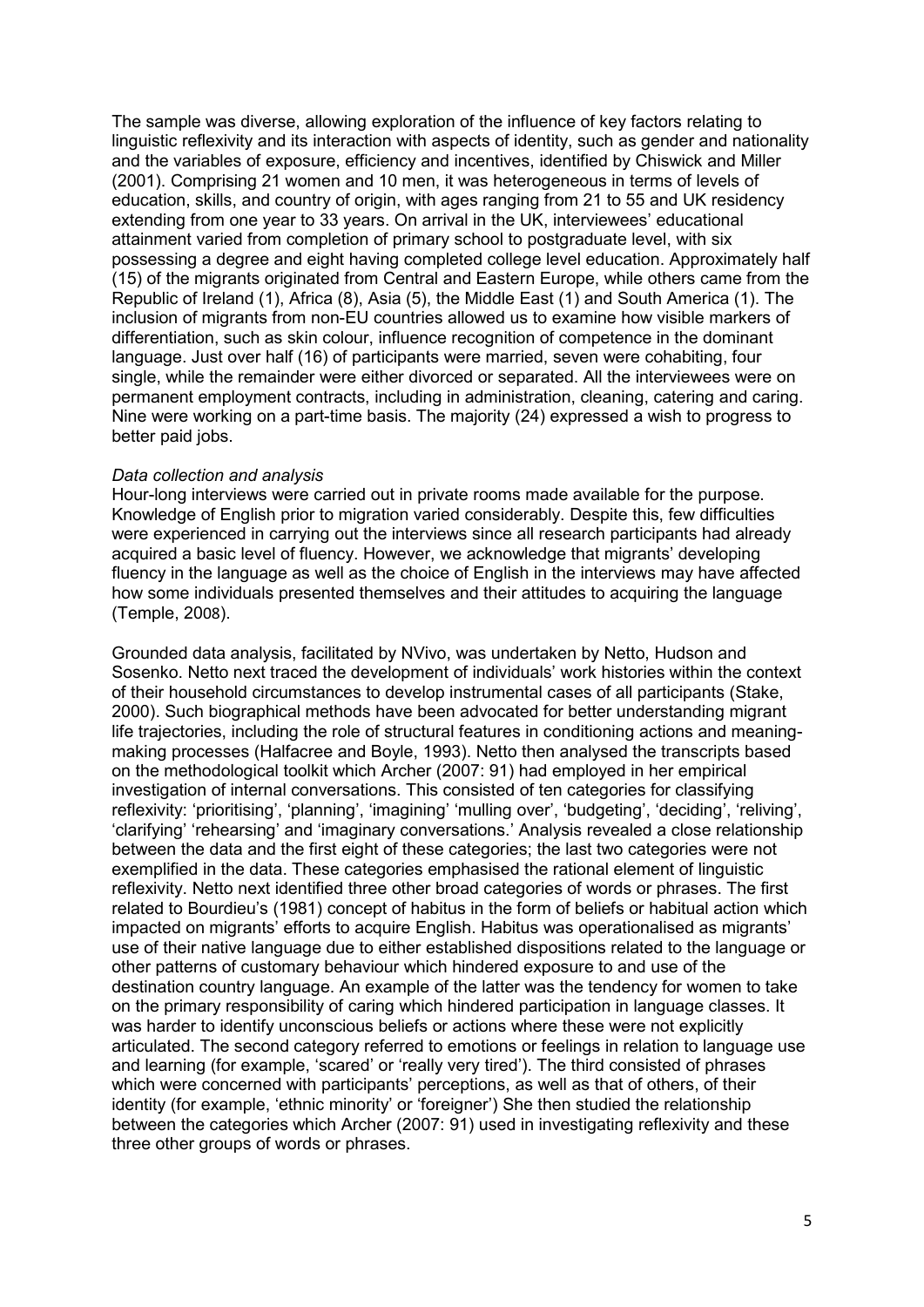Our analysis of the factors which influence linguistic reflexivity at various stages of acquiring the destination country language is discussed under (a) early experiences of acquiring English in the UK; (b) increasing proficiency in English and (c) assessment of linguistic proficiency of fluent speakers of non-standard varieties of English. In order to preserve anonymity, details of the participants' workplaces are not provided.

## *Early experiences of acquiring English in the UK*

Participants' varied considerably with respect to previous knowledge of English highlighting the significance of exposure to the language in the country of origin Since financial difficulties were among the main drivers of migration, the pressure to secure a job soon after arrival was a recurrent theme. Such priority-setting has been identified as a key feature of reflexivity (Archer, 2007: 91). This was common among individuals who were fluent in the language, such as Michael, as well as those with limited proficiency, such as Elena:

'I had to do anything to survive, and by then the only job I could get was the kitchen porter.' (Michael, college graduate from Ghana, assistant quality manager)

'When I am here, I was just working because I need money, money, money. Later I decide that maybe I want to learn English better.' (Elena, college graduate from Lithuania, supervisor)

Michael's narrative suggests a conflict between the structural constraint of making ends meet and the realisation that the job he has secured does not match his educational qualifications and proficiency in English. In contrast, Elena appeared to have more modest expectations although she too was a graduate. This can perhaps be attributed to her previous lack of exposure to the language and high awareness of its importance within the UK. Her narrative also reflects a process of 'deciding' (Archer, 2007: 91) to learn the language when the financial pressures had eased, which also reinforces the importance of 'budgeting' (Archer, 2007: 91). Participants' employment in such jobs appear to be rationally driven given the barriers to securing appropriate employment, although unconscious dispositions, for instance, appropriate roles for women and men, may also be at work.

Supporting previous research on opportunity structures (Kennedy, 2010), initial jobs were often found through intra-ethnic social networks. Some participants 'got by' with limited levels of fluency in English through seeking employment where the presence of other migrants made it possible to communicate in languages other than the dominant one. This may be viewed as both a conscious strategy to find employment wherever possible as well as an unconscious desire to speak the native language due to its familiarity and association with identity. For instance, fieldwork in a semi-rural site revealed several interviewees who had previously found employment in the same factory where they could converse with others from the same country or region in German, Polish or Russian. In this site, the small number of workplaces may have played an important role in facilitating migrant networks through languages other than English. However, they also indicate the potential for unconscious dispositions to speak in the native language to undermine rationally driven reflexive processes which favour increased exposure to English and its acquisition. These case studies highlight how opportunity structures within a specific geographical location interact with agency, language use, identity, habitus and the formation of social networks.

The attraction of working in an environment where it is possible to converse in a familiar language is reinforced through the feelings of fear and anxiety that some interviewees expressed when encountering structural contexts where communication in English was anticipated. The following quote from Olga, a Ukrainian university graduate, vividly illustrates this through her 'reliving' (Archer, 2007: 91) of her early experience: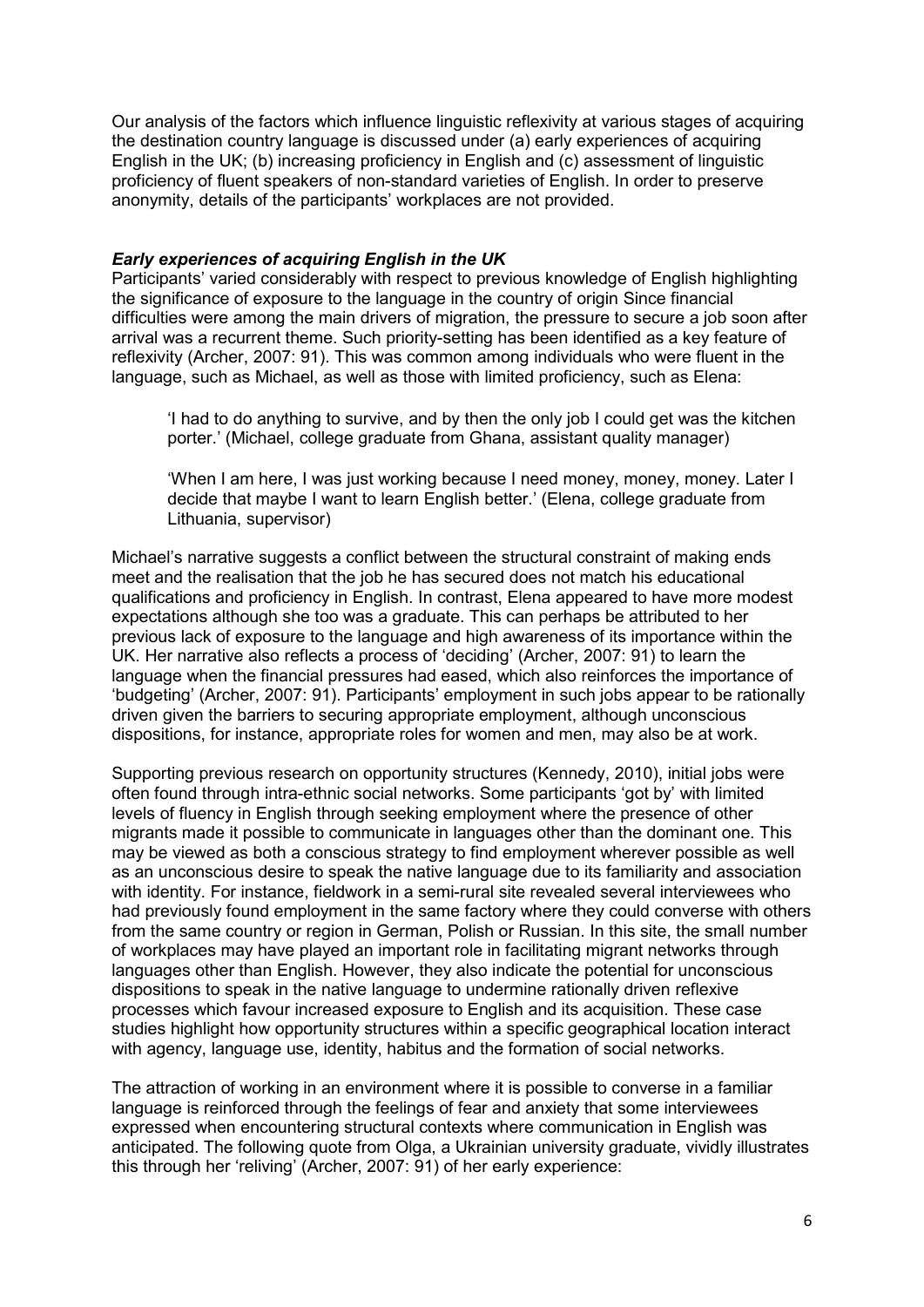'When I came here, it was very difficult. I remember two months I spent at home. I didn't even go out to the shops. My mum, she was screaming, 'Please go to the shop…You have to talk to someone…' I was like scared.''

Such narratives illustrate that although participants may be aware that increased exposure to the destination country language can facilitate its acquisition, they may be fearful of engaging in social interactions which require its use. The experiences of others who relived their early experiences served to highlight that in some structural contexts, the relational aspect of speaking in English could indeed be painful:

'Sometimes she (his line manager) was rude. She always blamed me if…something happened in the laundry, even though, you know is not your fault. Because some foreigners, just like me, I am a foreigner, they are not fluent in how to speak English.' (Joe, an electric technician from the Philippines, who had worked in a laundry on arrival to the UK).

*'*Obviously, you can hear the accent and when people get drunk, they just, you know, it's like an everyday thing … just because I'm female, I am from different country…The first year was really hard just because the English wasn't as good and I didn't know how to take the comments. So I was like, kind of run away crying, you know. Now, I'm like, 'You know I am better than you, say whatever you want to'. (Eva, college graduate from the Czech Republic, who worked at the bar of a hotel).

Such experiences reveal participants' perception that limited fluency in English can interact with migrant identity to contribute to discriminatory treatment in interactions with managers or service users and reinforce the symbolic power of the language in the UK. Both narratives extend Johansson and Śliwa's (2014) work in revealing that language may not only intertwine with aspects of identity such as migrant status, nationality and gender to differentiate between individuals but may be experienced as triggering abuse. Eva's case can be differentiated from Joe's who highlights only his 'foreigner' identity as contributing to his poor treatment. In contrast, Eva is aware that it is not only her accent, which signals her as a non-native, and identifies her as a target for harassment, but its intersection with her female identity. Both extracts reveal that migrating to the UK raised participants' awareness of aspects of their use of the language that they had not previously been conscious of (Bourdieu, 1981). Additionally, Eva's narrative signals that growing competence in the dominant language may lead to increased ability to cope with abuse, reinforcing the symbolic power of the language.

## *Increasing proficiency in English*

Elements of cognitive linguistic reflexivity were apparent in interviewees' awareness that mastery of English was key to progression. The quotes below are typical in illustrating awareness of the benefits of prioritising (Archer, 2007: 91) the acquisition of English for career advancement while highlighting the challenges inherent in achieving this:

'If you want to find a better job, you have to speak English very well…and that is not easy for us.' (Brigita, college graduate from Lithuania, cleaner)

'First of all, I need to improve my English because it is quite difficult with writing also. And a lot of jobs here, it is reception or library clerks, so you need to write also.' (Gabriela, university graduate from Poland, cleaner)

Such narratives reveal participants' awareness that progression involves entering into new structural contexts with additional demands for communicating in English with colleagues, managers and service users. Even skilled participants who had previously learnt English in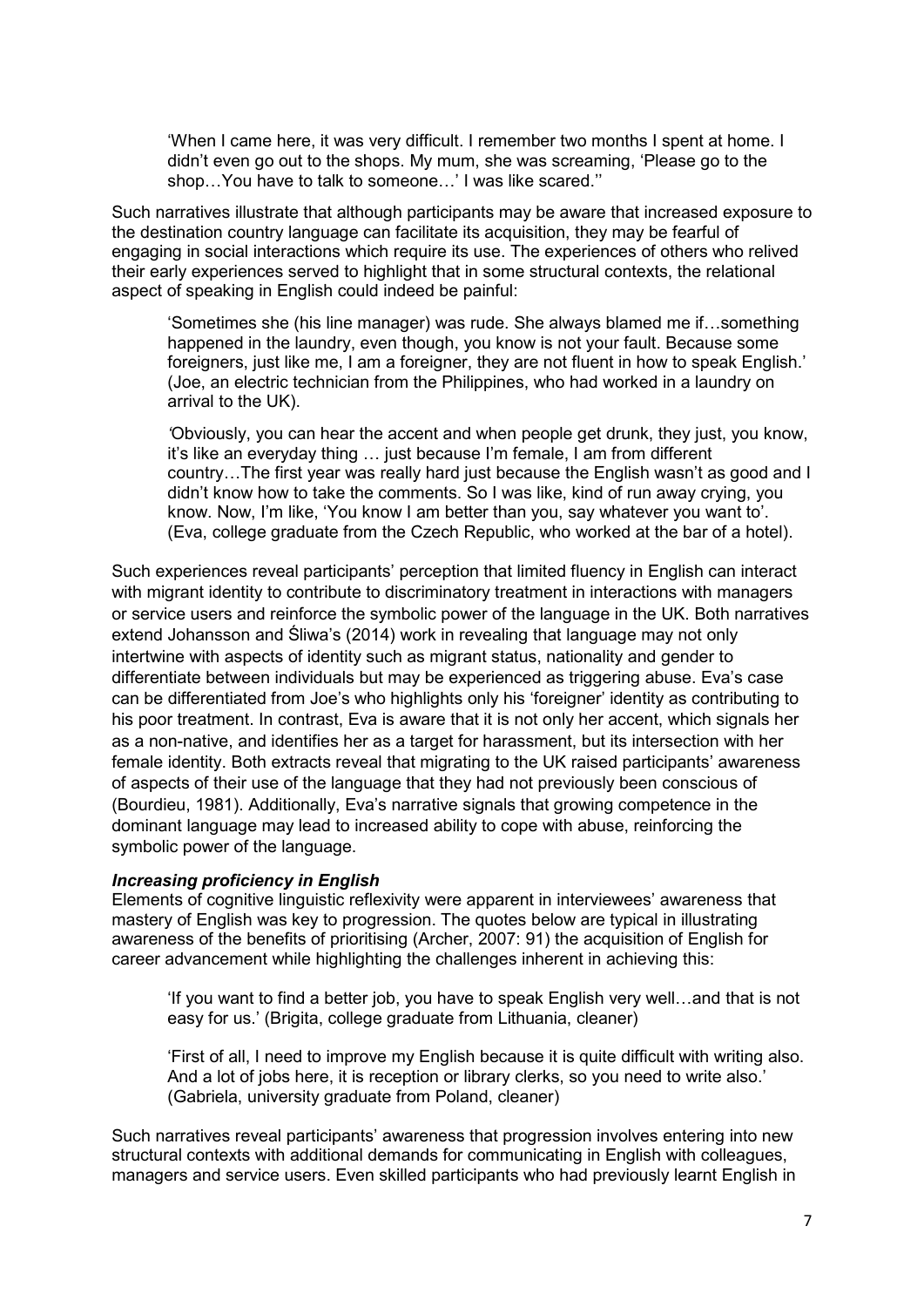their country of origin experienced difficulties in transferring their linguistic capital to a new setting. Such was the case of Hannah, a former nurse from Hungary, who had moved to the UK four years prior to the interview and initially took up work in house-keeping. 'Mulling over' (Archer: 2007: 91) her experience, Hannah observed:

'I think that's kind of common, that foreign people start like a housekeeper, kind of cleaning work. I had an English education…but it didn't worth anything. So I had to start everything from the beginning.'

Hannah is aware that the process of acquiring English is embodied in her new identity as a migrant to the UK and that only a restricted range of varieties of English are acceptable in the country. Further, she positions her career trajectory as being typical of that of other migrants. Within the context of these conditions, her decision to take up a housekeeping role may be viewed as rationally motivated. However, it is also possible that unconscious dispositions related to, for example, appropriate employment for women, may have influenced her choice.

Formal instruction in the language was widely viewed as helpful, demonstrating cognitive elements of linguistic reflexivity. Below, Hannah recalls her decision-making process (Archer, 2007: 91):

'After one year, I realised that I need to move on. I wanted to get more. My English was still poor and I applied to the college to the English course.'

At the time of interview, Hannah had gained sufficient proficiency in English to have advanced to a waitressing position in the same hotel. Her progression to a better paid job, while still not commensurate with her qualifications, reveals that within some conditions, gaining recognised linguistic capital could result in promotion. However, as Hannah and others revealed, significant periods of time could elapse before participants achieved sufficient financial stability to attend classes, reinforcing Archer's (2003) view that structural factors precede agency. For some, this was due to the cost, while others had to sacrifice some working hours in order to attend. In households with children, combining work with parenting responsibilities was an additional challenge. This was the case with Ravi, a former social worker from India, who felt that his lack of fluency in English was a major barrier to progressing from his current role as a catering assistant. Below he explains how he and his wife share the care of their nine year-old daughter and how this constrains attending classes:

'I am working day duties and she is working the nights…there's no opportunities here because we both work, me and my wife daily. The cost of living is very high.'

Such accounts reinforce how limited financial capital restricts agency in acquiring the linguistic capital necessary for progression and contributes to prolonged periods of employment in low-paid work (Hudson et al, 2017).

Among participants who had enrolled in language courses, the physical fatigue associated with the manual nature of their jobs presented a formidable challenge. In Brigita's words:

'If you get up always at 5 o'clock and you are working all day. And if you have to go to college from 7 to 9 pm, then really, you feel very, very tired.'

Such narratives highlight the embodied aspects of language acquisition among migrant lowpaid workers which their counterparts in more skilled jobs may not experience and which hinders agency in acquiring the dominant language. Further, highlighting the gendered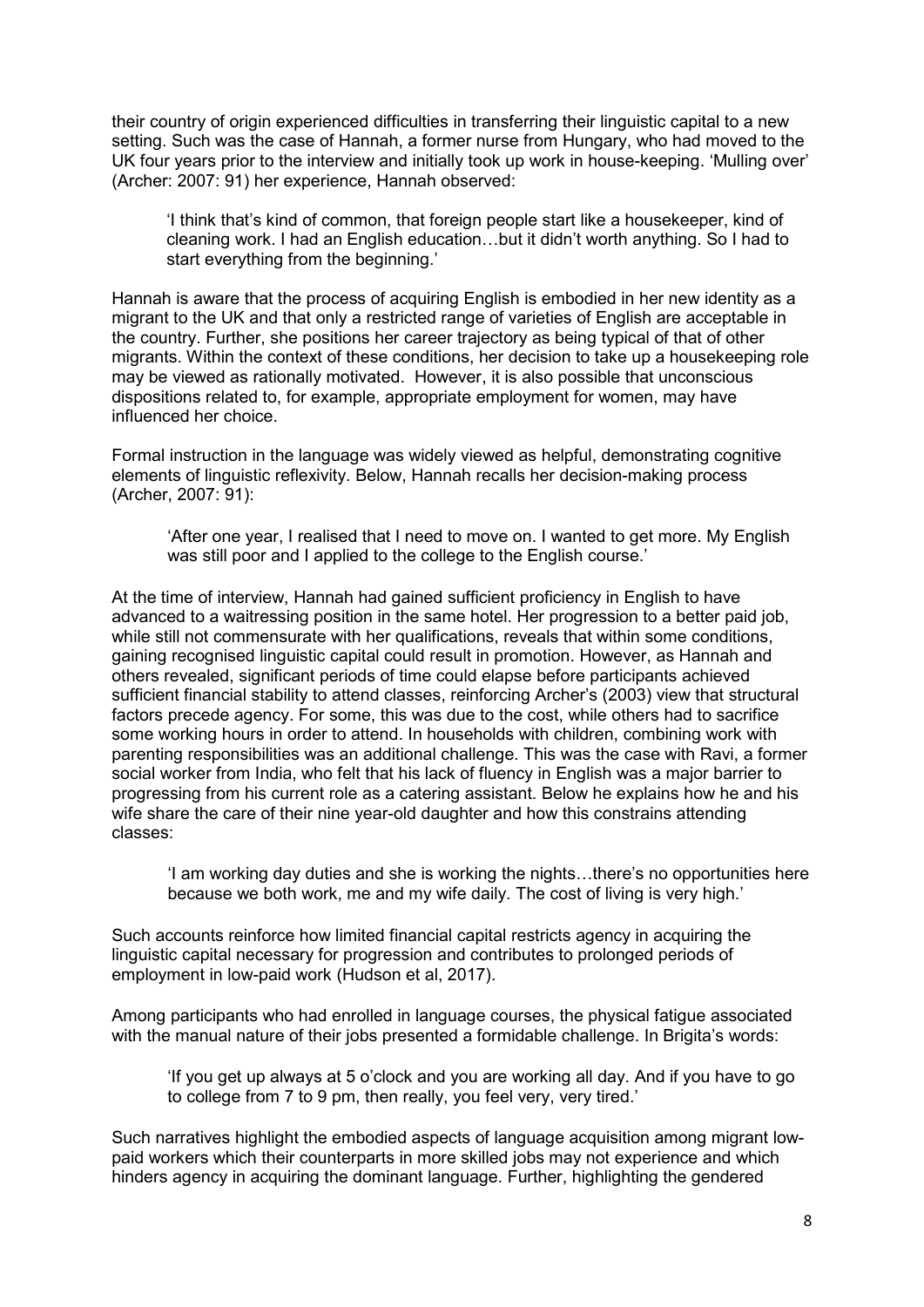nature of the process, in some cases, the birth of a child and caring responsibilities, emerged as major obstacles to women's successful completion of courses. Below, two women explain why they either did not take up the offer of a language place at college or had to stop attending classes:

'The reason why I didn't go because I get pregnant. I get married, I get pregnant and unfortunately, now I have to say "no" to lots of things in my life.' (Olga)

'I did went to college X for three years, I had to pay and study for three years, part time, not full time. Only once a week…I studied English as a foreign language…And when I have a baby, that's how I stopped.' (Mei Ling, from Vietnam, catering assistant)

These narratives, along with those of a number of other women who reported discontinuing their participation in language courses after childbirth, highlight the strong potential for unconscious dispositions in the form of gendered obligations relating to the habitual care of children to slow down the often conscious process of language-learning. These challenges are compounded by the lack of sufficient household resources available for childcare and class costs. At the macro-level, these structural constraints are reinforced by a lack of affordable childcare (Harding et al, 2017) and cuts to the provision of English as a Second Language (Bassel et al, 2017).

However, despite these challenges, migrants demonstrated agency in acquiring the language through other strategies, including reading, exposure to the media and socialising with other English speakers. Ali, who came from a farming background in Kurdistan, and was currently working as a domestic, communicated a conscious process of 'planning' how he would increase his proficiency in the language and 'imagining' (Archer, 2007: 91) new opportunities which he could take up:

'I speak Kurdish already, there is no point sitting with Kurdish people…better put the effort in there to learn the language….When I go home…I just watch Sky…and British TV. To learn the language, to learn the attitude, to learn the culture so if you encounter something you can be success.'

Similarly, Eva, who migrated from the Czech Republic soon after finishing college, recalled how she had developed fluency in the language through a 'planned' (Archer, 2007: 91) strategy she adopted in her role as a barista in a hotel:

'Rather than hide in the corner, I tried to socialise with people and learn the language.'

Both narratives illustrate the scope for individual agency in creating linguistic contexts which are conducive to increasing exposure to English. However, this was not the case for others. For instance, 'mulling over' (Archer, 2007: 91) her experience of acquiring English, Olga, who spoke Russian and Ukrainian at home reflected:

'I know I have to speak English 24 hours a day, I feel like that. Because some days I come into work and I can't speak at all, I don't know why, it is like something stuck. You know, because so many languages at home, like with my family, with my mum…so it is a bit difficult to change always.'

Olga's narrative clearly illustrates the tension she experiences between her awareness of the usefulness of speaking English throughout the day and the physical difficulty that she faces in doing so ('like something stuck'). Such insights extend Temple's work (2008) on the affective dimension of adopting the destination country language by highlighting individuals'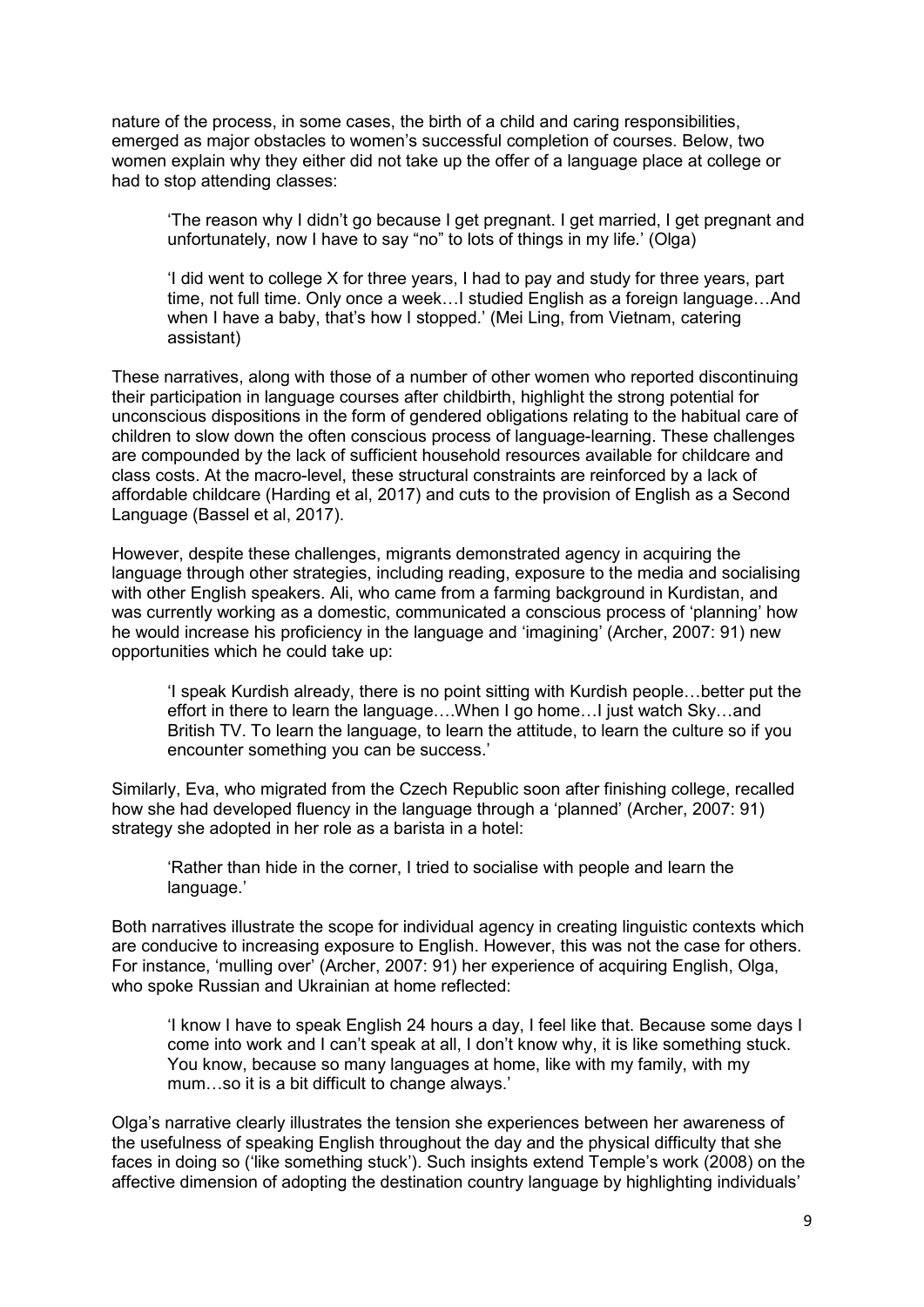awareness of the bodily impact of navigating multiple linguistic environments and may reflect unconscious dispositions towards speaking the native language

Reinforcing the link between English and bodily sensations, Elena, a former factory worker from Lithuania who came to the UK nine years prior to the interview and who was working as a supervisor also revealed awareness of the feelings evoked through contact with others who were competent in the dominant language. Highlighting the significance of this dimension of reflexivity, she had turned down an offer of promotion despite her apparent ease in communicating in English, because she felt that she had still not acquired a sufficient level of proficiency:

'A few times my boss asked me to become like a Contract manager or Area Supervisor. I know my job…, but the problem is the language. In future, …, maybe I try to learn English better, because to be manager, your English has to be 80%. And mine is about 50%...To sit down as business people, it is not enough… Sometimes, maybe we worry too much about that but it's not easy when you can't understand properly. Sometimes you feel not very well here inside.'

Despite the confidence of her line manager in the adequacy of her English and readiness for progression, Elena's own view was that she had yet to acquire the more formal style that would be expected in the new role. Further, her narrative reveals that the affective dimension of unease (feeling 'not very well…inside') arises in situational contexts where competence may be found to be lacking by individuals who are in more senior roles. This is consistent with studies which have found that language-induced emotions are linked to fear of negative appraisals of performance (Tenzer and Pudelko, 2015). Such findings extend Temple's (2010) study in revealing that migrants are aware that words do not simply contain meanings and evoke bodily experiences but also signal different varieties of the language that they are still in the process of acquiring.

# *Assessment of linguistic proficiency by others*

In contrast to individuals who were attempting to improve their competence in English, those who were already proficient highlighted a lack of acceptance of non-standard varieties among colleagues of the language. Supporting Creese (2010) and Brubaker (2015), 'withinlanguage' inequalities identified included disapproval of non-standard accents and correction of punctuation:

'There was a time we had an agency staff member: her accent was a bit different and then somebody asked, 'why did we use that agency staff again?'...So I am thinking we all have different accents, so I found that a bit offensive …The question is…how many people talk behind your back and say, 'Oh well, I never understood her'…it makes you think… how much are they talking about me?' (Mary, UK-qualified post graduate from Kenya)

**'**When you pronounce a word, they like to correct you as if their own pronunciation…. is the best …They want to say they're not racist, but I think racism is always there in the back of every person's mind, no matter what, you know….when they start correcting you with your pronunciation…you will just stop and say…, 'Okay, I can't be bothered with these people. ' That's how you *feel*, and just you know, let them have fun.' (emphasis added) (Sarah, UK-qualified postgraduate from Swaziland)

The extracts reveal that although both participants possessed UK-based postgraduate qualifications, their proficiency in English might not be recognised by others due to their accents or differences in pronunciation. The extracts also reinforce the persistence of habitual dispositions related to the variety of language spoken by those whose proficiency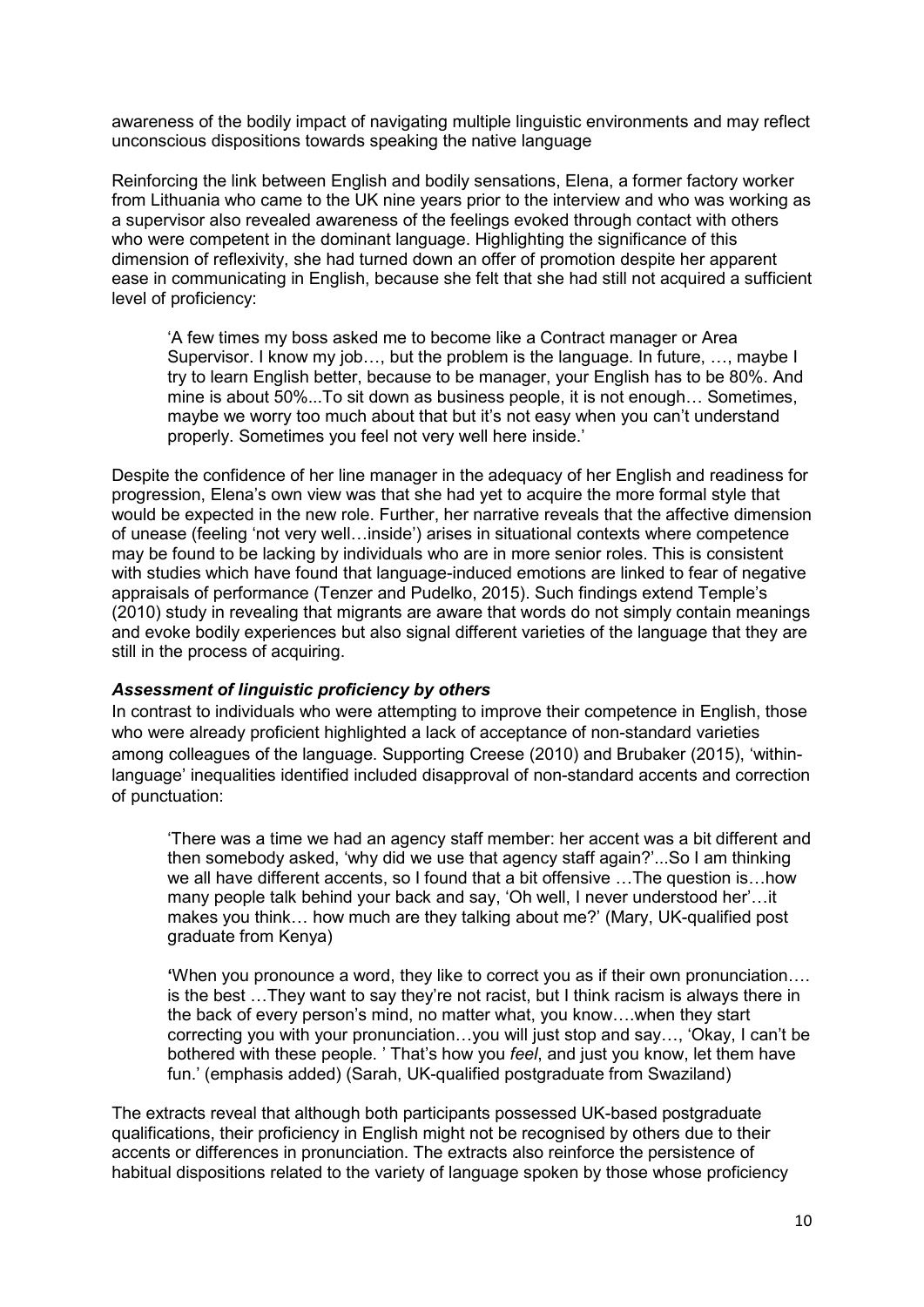derives from the legacy of British imperialism. Additionally, extending Creese (2010) and Brubaker (2015), these narratives provide evidence of how participants experience nonacceptance of their language use: as either 'offensive' or as evoking resignation due to the inability to challenge such practices. Both participants were among a small number of migrants from sub-Saharaan Africa in their organisations. It is possible that 'place' may play a role in the levels of acceptance of non-standard varieties of the language, with greater levels of acceptance occurring in structural contexts with a longer history of accommodating migrants. It is possible that should such workplaces become more ethnically diverse over time, there may be greater levels of acceptance of non-standard varieties of destination country languages.

# **Discussion**

The study has increased understanding of the structural factors which influence language acquisition among low-paid migrant workers through the lens of reflexivity. These include previous exposure to the language, financial resources, participation in language classes, awarenessof lack of fluency in the language and under-recognition of proficiency in nonstandard varieties of the language. Among those who had previously not learnt English, the scarcity of language classes in the UK (Bassel et al, 2017) combines with migrants' low income, and in some cases, caring responsibilities, to present formidable challenges to increasing exposure to the language in this way. Other difficulties include their vulnerability to abuse and hostility in work and other settings due to the low tolerance of some native speakers to early levels of proficiency in the language. Those who have previously learnt English in their countries of origin face fewer challenges in understanding and using the language than those who had not. However, they too face obstacles in gaining recognition in the UK of their English competence due to negative attitudes relating to the use of nonstandard varieties of the language. These findings support Brubaker's (2015) work on the potential for within-language inequalities to reflect and reproduce extra-linguistic inequalities based on migrant status, ethnicity and nationality. It illustrates that migrants' efforts to integrate within workplaces can be facilitated by greater acceptance among the local population of varying levels of proficiency of English and the use of different accents and pronunciation. The study thus reinforces and extends research which has established that integration is a two-way process which requires 'a harmonious, equal and welcoming society' (Castles et al, 2002: 31). This presents a contrast to the language-based exclusionary processes that new arrivals are subjected to in the UK (Hogan-Brun et al, 2009; Yuval-Davies et al, 2005).

The study has also revealed that linguistic reflexivity is neither entirely rational as might be expected by Archer (2003, 2007) nor wholly driven by habitual dispositions, as might be expected by Bourdieu (1981). Rather, it is a highly complex process, through which migrants' reflexive processes are mediated not only by the multiple conscious processes of 'prioritising', 'planning', 'mulling over', 'deciding', 'reliving' 'imagining', 'clarifying' and 'budgeting' (Archer, 2007) but also by unconscious beliefs and dispositions that may be linked to habitus (Bourdieu, 1981), such as attachment to the native language. Further, our study shows that emotions, such as fear and anxiety, and bodily experiences, such as fatigue and unease, also influence language acquisition. We have also demonstrated participants' awareness that their language use communicates or reinforces their migrant identity and in some cases at least, adversely shapes their treatment within the workplace.

. This enriched understanding of linguistic reflexivity is significant because it highlights that exposure, efficiency and incentives, which Chiswick and Miller (2001) have identified in their influential study as crucial factors which facilitate language acquisition in the destination country, are mediated by conscious and unconscious processes, access to resources, emotional responses and bodily experiences within specific 'times, place and conditions' (Archer, 2012: 55). This more complex conceptualisation of the processes of destination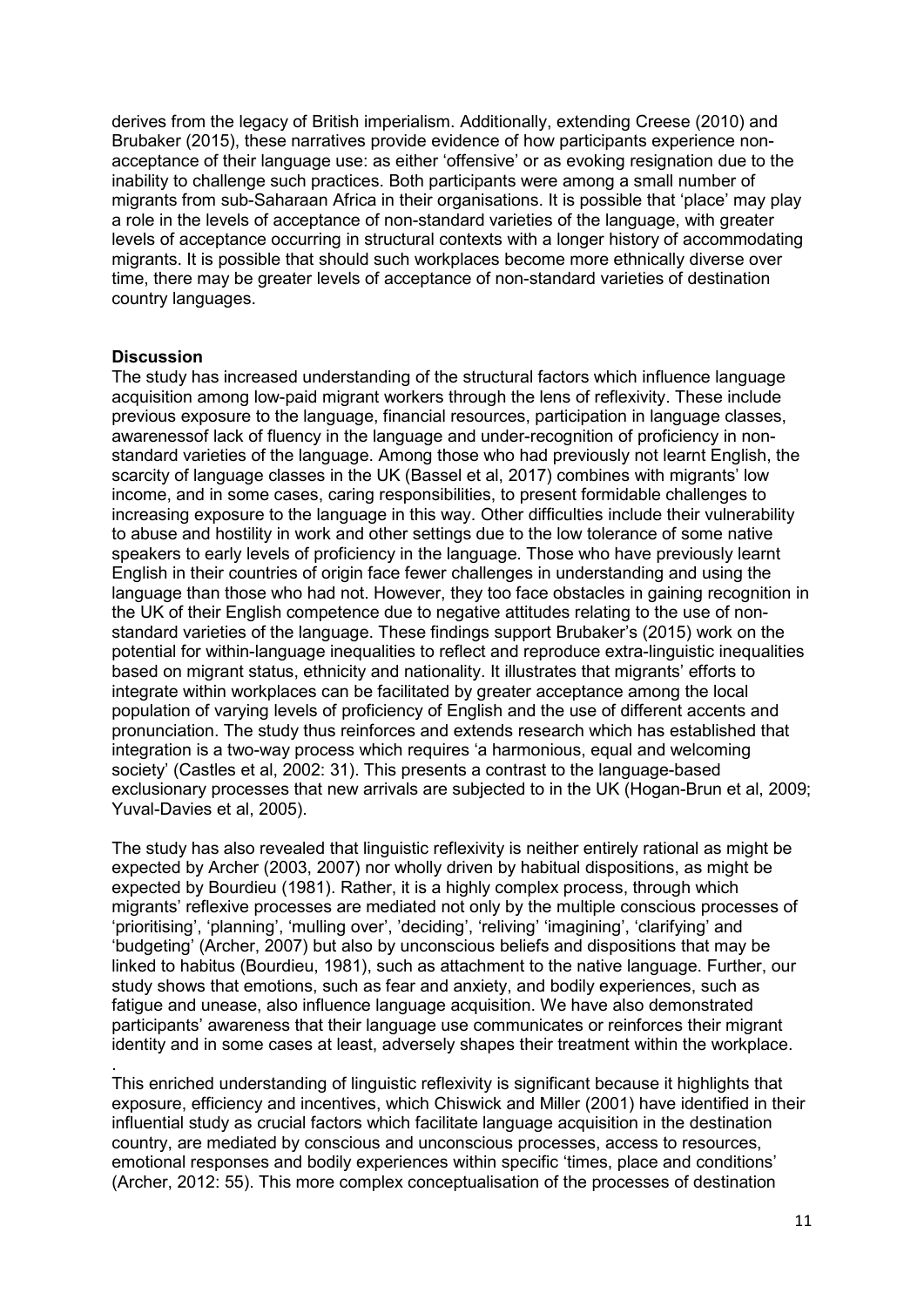country language acquisition paves the way for further empirical research into the ways in which migrants from a variety of language groups reflexively acquire the dominant language in other destination countries. Such work can also contribute to better understanding of the structural factors which facilitate or hinder language acquisition and the scope for agency among different groups of migrants, including along the dimensions of nationality, gender, age, income and social support. The study thus represents a conceptual bridge between research which has focused on the factors which facilitate destination country language acquisition among migrants (Chiswick and Miller, 2001) and future research into the interaction of structure, agency and the multi-dimensional aspects of linguistic reflexivity.

Methodologically, the diversity of our sample which included migrants from EU and non-EU countries, has provided us with the opportunity to investigate groups which are rarely studied together. These included participants who had previously learnt English as well as others who had not. This has allowed us to reveal the specific challenges that different groups of migrants encounter at various stages of acquiring (standard varieties of) the language and gaining recognition of their linguistic competence. The study has also developed an analytical process for interrogating linguistic reflexivity derived from the combined use of the coding of recurrent themes, the treatment of participants' biographies as representations of conscious and unconscious dispositions to language learning, the use of Archer's (2007) toolkit for investigating rational aspects of linguistic reflexivity and the development of categories to capture unconscious processes, emotional responses and embodied factors.

# **Conclusion**

The study has increased knowledge of the structural factors which shape the conscious and unconscious reflexive process through which migrants acquire the dominant language of destination countries, a process which involves rational elements as well as emotional responses. By drawing on theories which emphasise the rational aspects of reflexivity as well as those which emphasise its habitual aspects, and recognising the role of emotions in the process, it provides a fuller understanding of the scope for agency among migrants in acquiring the language, and especially, the constraints. Such knowledge increases appreciation of the challenges that migrants encounter in acquiring the language and the need for access to a variety of resources, including sufficient levels of income, social support from managers and colleagues, time to invest in language learning and psychological resources such as confidence in using the language, all of which mediate exposure to the language and incentivise its use. Understanding of the challenges which migrants in lowpaid work face also helps to demonstrate the need for more conducive environments for acquiring such languages in the form of greater levels of acceptance of varying levels of proficiency and the use of non-standard varieties in the workplace and beyond.

## **References**

Alba, R and Foner, N (2015) *Strangers no more: immigration and the challenges of integration in North America and Western Europe.* Princeton and Oxford: Princeton University Press

Archer MS (2003) *Structure, agency and the internal conversation.* Cambridge: Cambridge University Press

Archer MS (2007) *Making our way through the world*. Cambridge: Cambridge University Press.

Archer MS (2012) *The reflexive imperative in late modernity.* Cambridge: Cambridge University Press.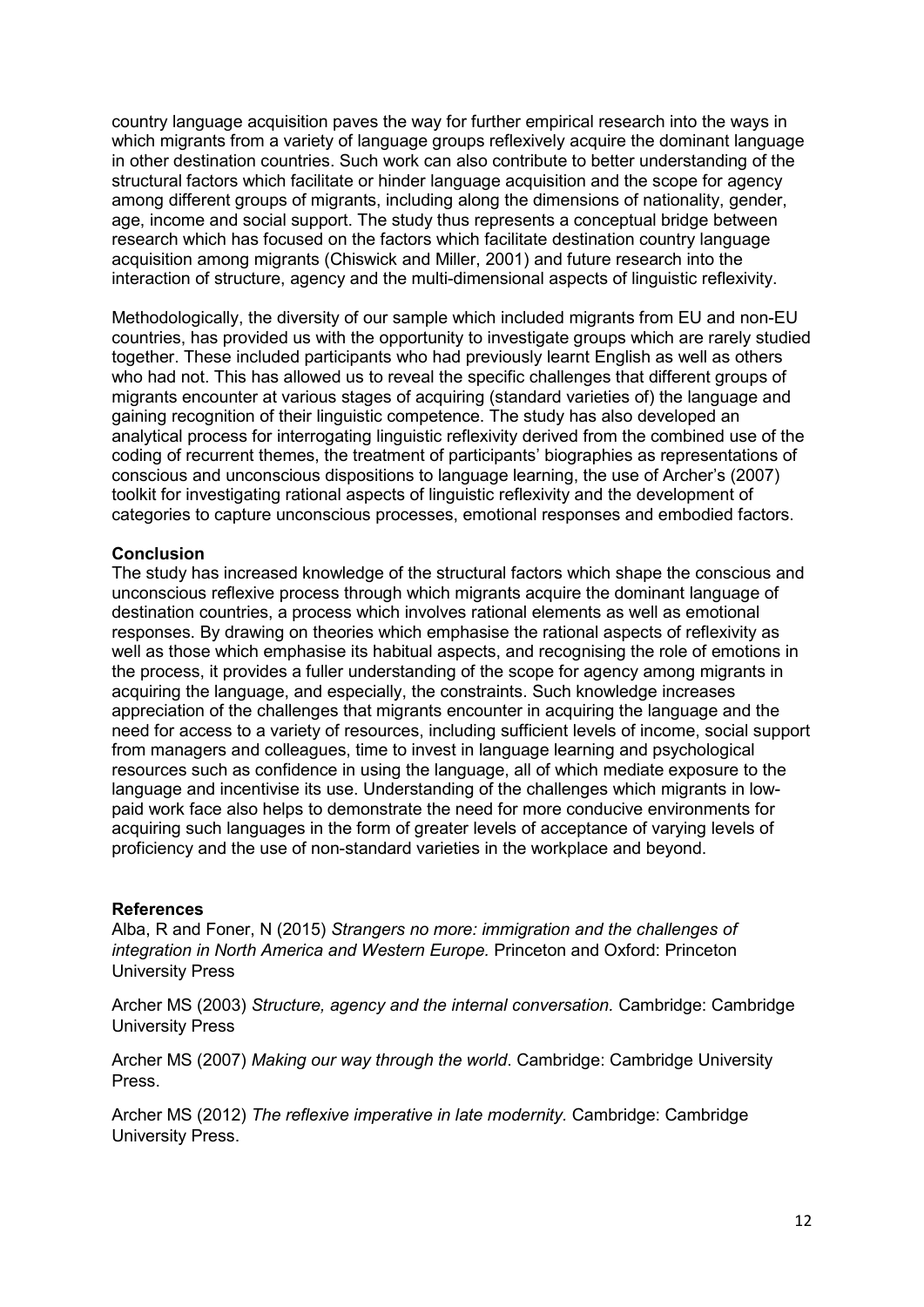Avsar RB (2016) Cultural integration and occupational achievement among Mexican immigrants along the US-Mexico Border. *Economics and Sociology* 9 (1): 129 – 138

Bassel L. Monforte P, Bartram D, Khan K Miszta B (2017) The UK Citizenship Test Process: Exploring Migrants' Experiences Executive Summary. Date accessed 5th of February 2017

Bertrand M, Briaan, N and Whelan C (2012) Low pay, in-work poverty and economic vulnerability: a comparative analysis using EU-SILC. *Manchester School* 80 (1): 99 - 116

Bloch A and Hirsch S (2016) Second generation' refugees and multilingualism: identity, race and language transmission. *Ethnic and Racial Studies* 40 (14): 2444 - 2462

Blommaert J and Rampton B (2011) Language and superdiversity. *Diversities* 13 (2): 1 – 20.

Bourdieu P (1981) *Language and symbolic power.* Cambridge: Polity Press

Brubaker R (2015) Linguistic and religious pluralism: between difference and inequality. *Journal of Ethnic and Migration Studies* 41 (1): 3 - 32

Burkitt I (2012) Emotional reflexivity: feeling, emotion and imagination in reflexive dialogues. *Sociology* 46(3): 458 – 472

Caetano A (2015) Defining personal reflexivity: a critical reading of Archer's approach. *European Journal of Social Theory* Vol 18 (1) 60 – 75

Castles, S, Korac, M, Vasta, E and Vertovec, S (2002) *Integration: mapping the field*  London: Home Office

Chiswick, B. R., & Miller, P. W. (1995). The endogeneity between language and earnings: International analyses. Journal of Labor Economics, 13, 246-288.

Chiswick B.R. and Miller P.W. (2001) A model of destination-language proficiency acquisition: application to male immigrants in Canada. *Demography* 38 (3): 391 – 409

Chiswick B.R. and Miller P.W. (2003) The complementarity of language and other human capital: immigrant earnings in Canada. *Economics of Education Review* 22: 469-480.

Creese G (2010) Erasing English language competency: African migrants in Vancouver, Canada. *International Migration and Integration* 11: 295 -313

Dustmann C and Fabbri F (2003) Language proficiency and labour market performance of immigrants in the UK. *The Economic Journal* 113: 695 – 717

European Commission (2014) Employment and Social Developments in Europe 2015, http://ec. europa.eu/social/main.jsp?catId=738&langId=en&pubId=7684&furtherPubs=yes [accessed 27.05.2017].

Gronow A (2008) The over-or the undersocialised conception of man? Practice theory and the problem of intersubjectivity. *Sociology* 42 (2): 243 - 259

Harding C, Wheaton B and Butler A (2017) Childcare survey 2017 Family and Childcare Trust. [https://ac-els-cdn-com.ezproxy1.hw.ac.uk/S0140673617330076/1-s2.0-](https://ac-els-cdn-com.ezproxy1.hw.ac.uk/S0140673617330076/1-s2.0-S0140673617330076-main.pdf?_tid=spdf-024dd5d9-24ef-4e3c-81dc-22c51a2b773b&acdnat=1519724299_41e340db21d1128dd2e259840f2b1931) [S0140673617330076-main.pdf?\\_tid=spdf-024dd5d9-24ef-4e3c-81dc-](https://ac-els-cdn-com.ezproxy1.hw.ac.uk/S0140673617330076/1-s2.0-S0140673617330076-main.pdf?_tid=spdf-024dd5d9-24ef-4e3c-81dc-22c51a2b773b&acdnat=1519724299_41e340db21d1128dd2e259840f2b1931)[22c51a2b773b&acdnat=1519724299\\_41e340db21d1128dd2e259840f2b1931](https://ac-els-cdn-com.ezproxy1.hw.ac.uk/S0140673617330076/1-s2.0-S0140673617330076-main.pdf?_tid=spdf-024dd5d9-24ef-4e3c-81dc-22c51a2b773b&acdnat=1519724299_41e340db21d1128dd2e259840f2b1931) Date accessed 27<sup>th</sup> February 2017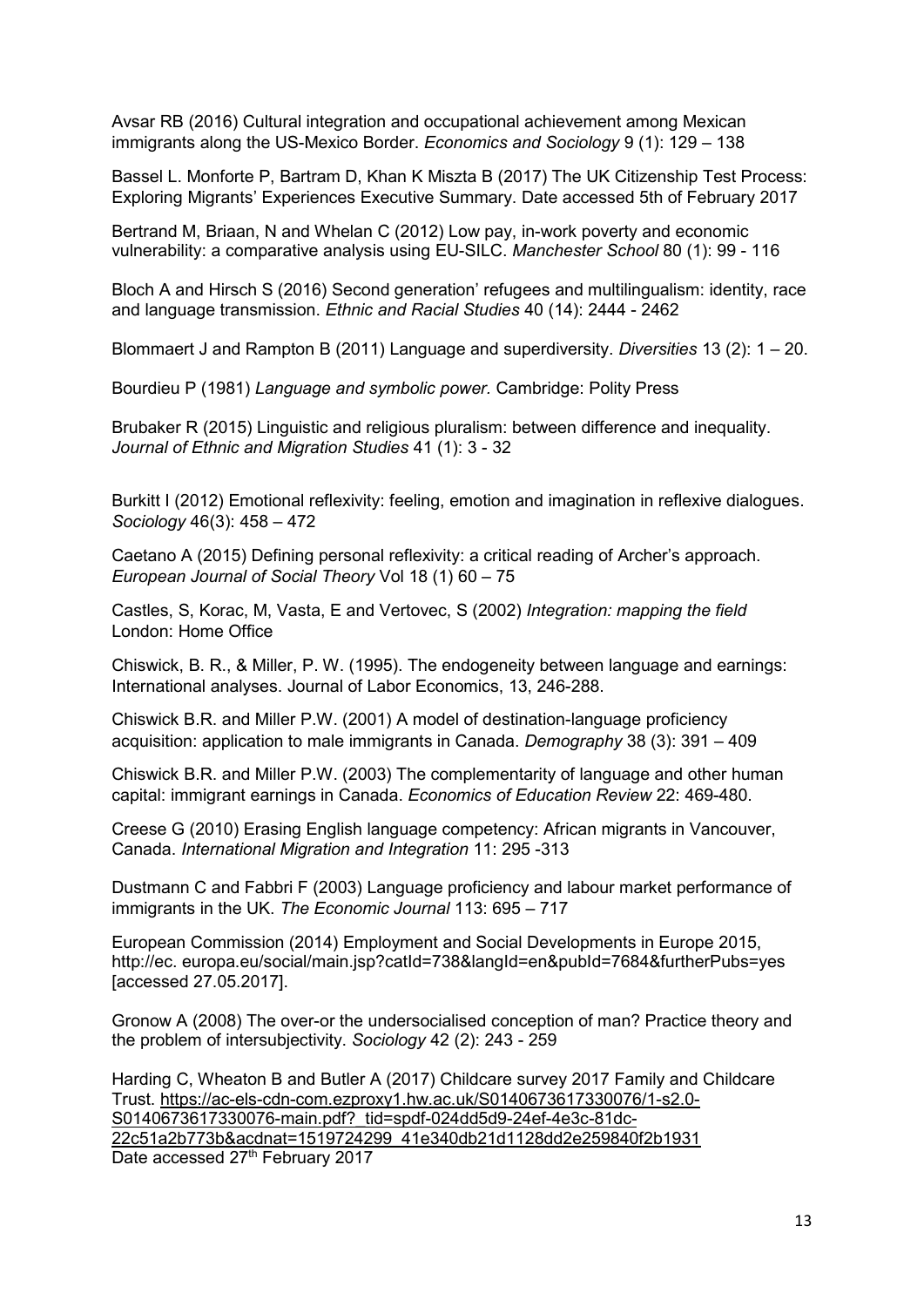Hazen, K (2014) 'A historical assessment of research questions in sociolinguistics' In Holmes, J and Hazen, K (2013) Research methods in sociolinguistics: a practical guide. Sussex: Wiley Blackwell

Hinds, PJ, Neeley, CD and Cramton, CD (2014) Language as a lightning rod: power contests, emotion regulation and subgroup dynamics in global teams *Journal of International Business Studies* 45(5) 536 - 561

Halfacree KH and Boyle PJ (1993) The challenge facing migration research: the case for a biographical approach. *Progress in Human Geography* 17(3): 333-48

Hogan-Brun G, Mar-Molilnero, C and Stevenson, P (2009) Discourses on language and integration: critical perspectives on language testing regimes in Europe. Vol 33 Amsterdam: John Benjamins Publishing *International Migration and Integration* 11: 295 – 313 Hudson M, Netto G, Noon, M, Sosenko, F, de Lima, P, and Kamenou-Aigbekaen N (2008) 'Ethnicity and low wage traps: favouritism, homosocial reproduction and economic marginalization' *Work, employment and society* Vol. 31(6) 992–1009

Johansson M and Śliwa M (2014) 'It is English and there is no alternative': intersectionality, language and social/organisational differentiation of Polish migrants in the UK. *Gender, Work and Organisation* 23 (3): 296 - 309

Kennedy P (2010) Mobility, flexible lifestyles and cosmopolitanism: EU postgraduates in Manchester. *Journal of Ethnic and Migration Studies*, 36 (3) 465 - 482

Maddibo A (2016) The way forward: African francophone immigrants negotiate their multiple minority identities. *International Migration and Integration* 17: 853 - 866

Morosanu L (2016) Professional bridges: migrants' ties with natives and occupational advancement. *Sociology* 50 (2): 349 - 65

Mutch A (2004) Constraints on the internal conversation: Margaret Archer and the structural shaping of thought. *Journal for the theory of social behaviour* 34 (4) 429 – 445

Ryan L (2016) Looking for weak ties: using a mixed method approach to capture elusive connections. *The Sociological Review*: 951 - 969

Stake RE. (2000). Case studies. In Denzin, NK & Lincoln, YS (Eds.), *Handbook of qualitative research* (pp.435-453). Thousand Oaks: Sage.

Temple B (2008) Narrative analysis of written texts: reflexivity in cross language research. *Qualitative Research* Vol 8 (3): 355 - 365

Temple B (2010). Feeling special: language in the lives of Polish people. *The Sociological Review* 58 (2): 286 – 304

Tenzer, H and Pudelko, M (2015) 'Leading across language barriers: managing languageinduced emotions in multinational teams' *The Leadership Quarterly* 26(4): 606 - 625

Thusen F (2017) Linguistic barriers and bridges: constructing social capital in ethnically diverse low skill workplaces. *Work, Employment and Society* 31 (6) 937 - 953

Van Tubergen F and Mentjox T (2014) Minority language proficiency of adolescent immigrant children in England, Germany, the Netherlands, and Sweden. *Ko¨lner Zeitschrift fu¨r Soziologie und Sozialpsychologie* 66(1): 241–262.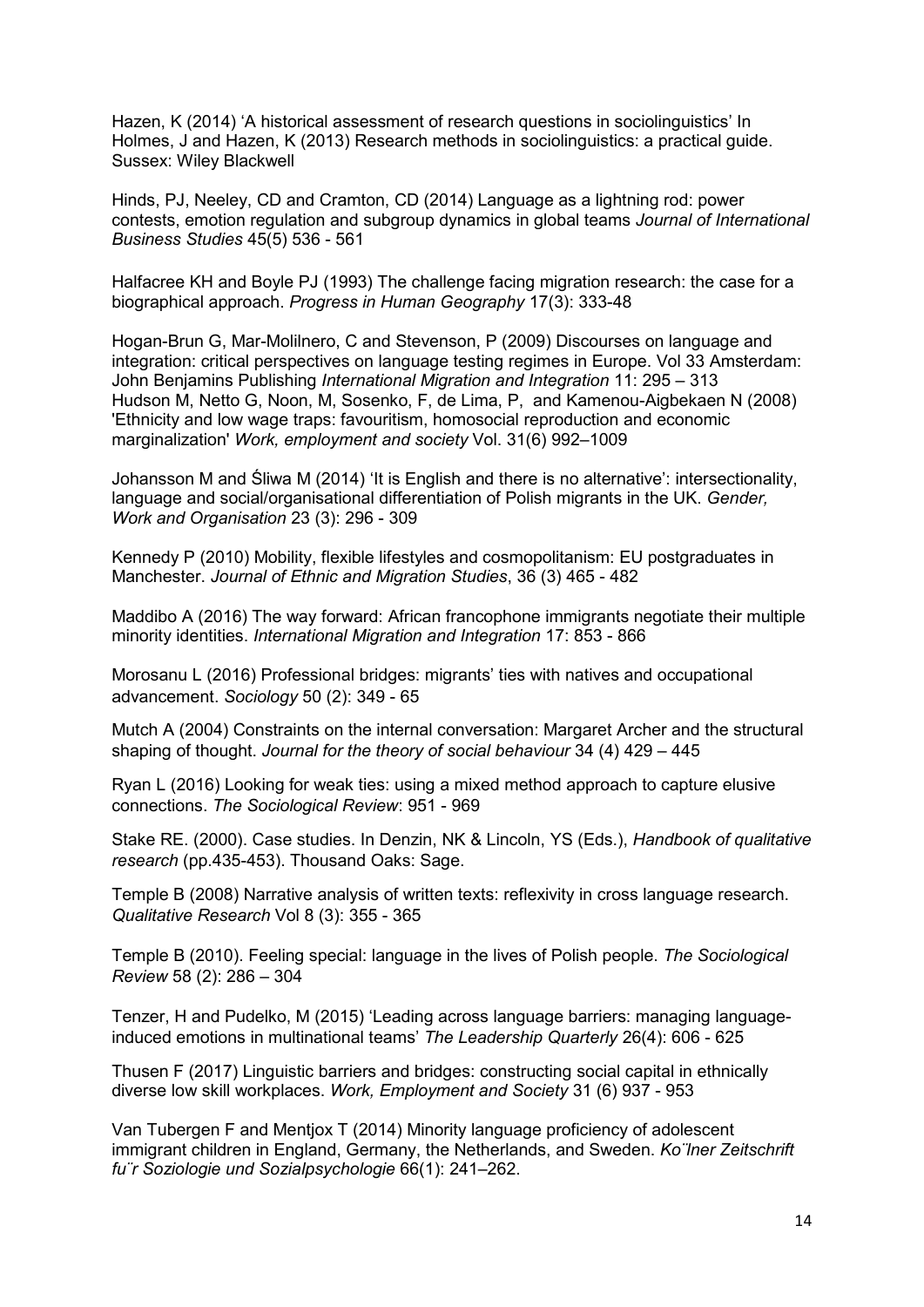Vertovec S (2007) Towards post-multiculturalism? Changing communities, contexts and conditions of diversity. *International Social Science Journal* 199: 83 – 95

Yuval-Davies N, Anthias F and Kofman E (2005) Secure borders and safe haven and the gendered politics of belonging: Beyond social cohesion *Ethnic and Racial Studies* 28 (3): 513-535